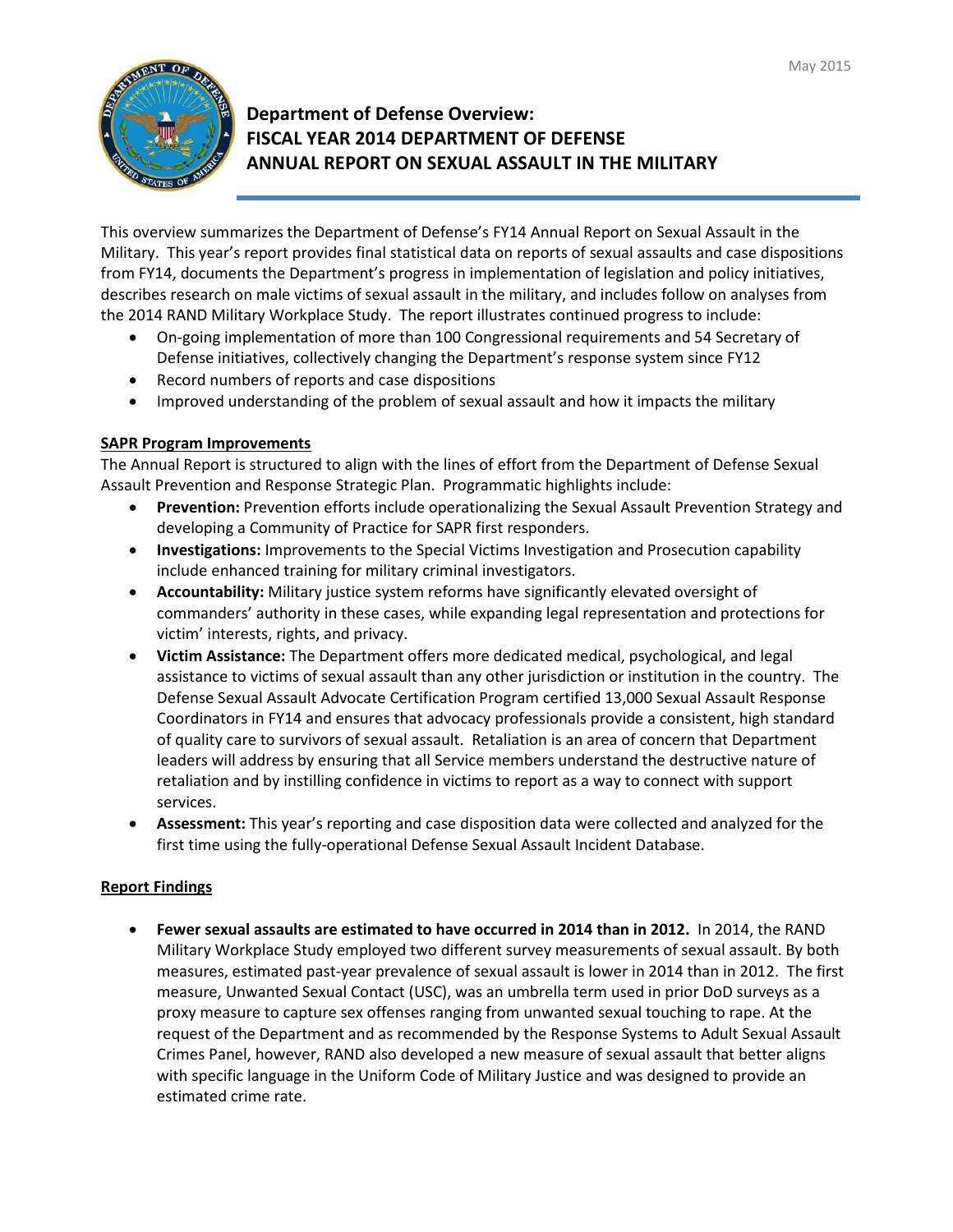- o Using the Department's USC measure, RAND estimated that 4.3% of active duty women and 0.9% of active duty men experienced some form of unwanted sexual contact in the year prior to being surveyed.
	- Estimates of USC are down approximately 27% over the prior DoD survey in 2012 and are about 50% lower than estimates from 2006.
	- **These rates suggest that an estimated 18,900 Service members (10,400 men; 8,500** women) experienced USC in FY14, down from an estimated 26,000 members in FY12.
- o Using a new crime rate measure, RAND estimates that 4.9% of active duty women and 1% of active duty men experienced a sexual assault in the year prior to being surveyed
	- These rates suggest that about 20,300 Service members (10,600 men; 9,600 women) experienced a sexual assault in FY14.
	- Top line rates do not differ statistically between the DoD's prior USC measure and the new RAND sexual assault measure.
- **More victims chose to report in 2014.** The Department received 6,131 reports of sexual assault.
	- o FY14 reports are 11% more than what was received in FY13, and 70% above the number of reports received in FY12.
- **Reporting data suggests growing confidence in the DoD response system.** 
	- o The Department estimates that in FY14 it received a report from 1 in 4 Service member victims of sexual assault – up from 1 in 10 in FY12 – indicating greater confidence in reporting.
	- o In FY14, victims converted from a Restricted Report to an Unrestricted Report at a rate of 20% – the highest rate seen since the creation of this option in 2005. Conversion from a Restricted Report to an Unrestricted Report facilitates investigation and, as appropriate, prosecution, of sexual assaults.
	- o As a highly underreported crime, increased reporting indicates that more victims feel confident that they will be supported and that offenders will be held appropriately accountable. While the overall 25% reporting rate for Service membersP in FY14 is the highest ever recorded for the Department, women reported the crime to DoD at a rate 4 times higher than men.
- **DoD authorities had sufficient evidence to take some kind of disciplinary action against three out of four military subjects considered for action by military commanders.**
- **Experiences of sexual harassment and gender discrimination are closely associated with greater risk of sexual assault.**
	- o Using new survey questions designed to align closely with DoD policy on sexual harassment, the RAND Military Workplace Study estimates that about 22% of active duty women and 7% of active duty men indicated having experiences consistent with sexual harassment.
	- o Survey respondents who indicated experiencing sexual harassment and/or gender discrimination in the past year were significantly more likely to indicate experience a sexual assault in the past year.